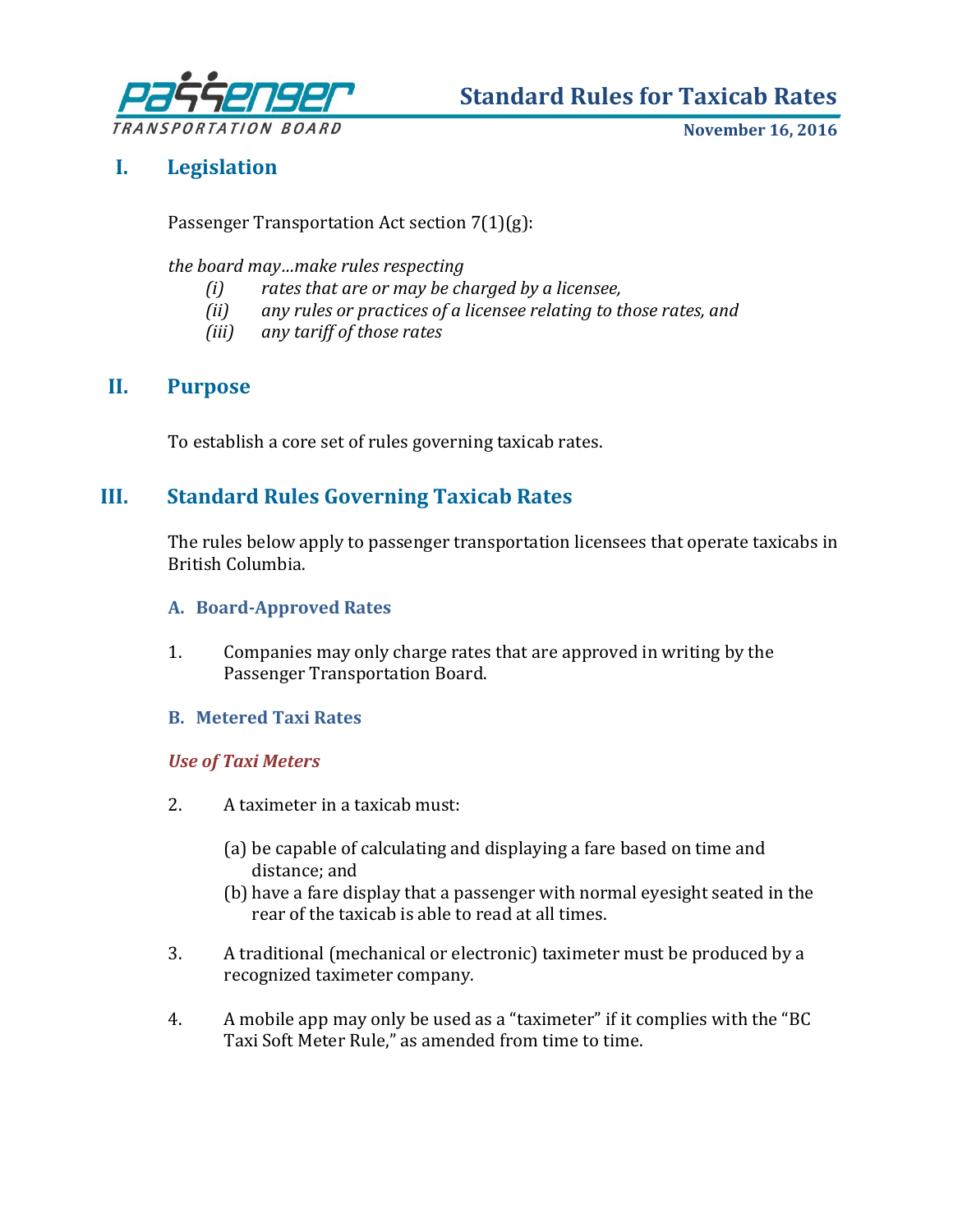# *Adjustment of Taximeters*

5. Taximeters must be adjusted to calculate accurately the current Board approved metered rate.

### *Testing the Accuracy of Taximeters*

- 6. Licensees are responsible for ensuring that taximeters in their vehicles are tested and accurate at all times.
- 7. A taximeter in a vehicle is considered accurate if
	- (a) on a road test, the distance computed by the taximeter is within 2% of the actual distance travelled; and
	- (b) on a time test, the time computed by the taximeter is within 2% of the actual time.

### *Taxi Fare Estimates*

8. If a dispatcher or driver estimates a trip fare in advance, passengers pay the actual fare that is posted on the meter.

### *Trip Start*

- 9. (a) Subject to (b) below, the meter may only be turned on after the vehicle starts moving.
	- (b) A meter may be turned on before the vehicle starts moving if the vehicle has arrived at the pick-up location and one of the following happens:
		- i. a passenger instructs the driver to start the meter,
		- ii. a passenger enters the taxicab and instructs the driver to wait for one or more passengers, or
		- iii. a driver informs a passenger of his or her arrival, and after waiting at least 4 minutes, the driver does not see the passenger on the way to getting in the taxi.

#### *Trip End*

10. The meter is turned off when the taxi arrives and stops at the passengers' final destination.

#### *Trip Changes by Passengers*

11. If a passenger changes a trip that increases the distance or time, the meter calculates the charges for the extra distance or time. The passenger must pay the metered fare at the end of the trip.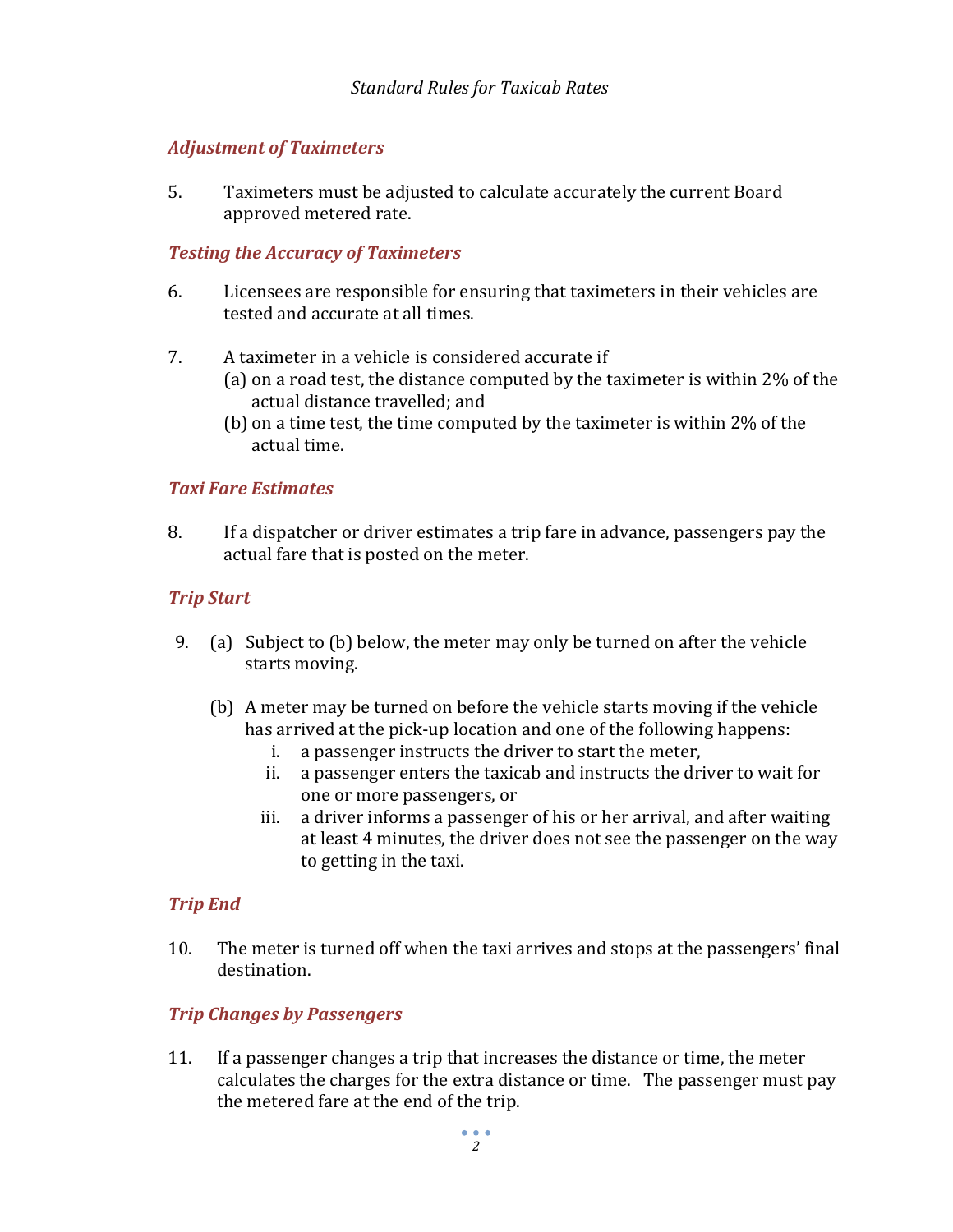# *Trip Delays or Detours*

12. When road construction, detours, heavy traffic, ferry waits or other delays happen, the meter calculates the charges for the extra distance or time. The passenger must pay the metered fare at the end of the trip.

### **C. Non-metered Taxi Rates**

13. Non-metered rates may only be charged when they have been approved by the Board.

### **D. Deadhead Rates**

14. Deadhead rates must not be charged unless approved by the Board.

### **E. GST**

- 15. (a) Goods & Services Tax (GST) is included in the fares displayed on all taxi meters.
	- (b) Unless otherwise approved by the Board, GST is included in all other taxi rate calculations.

#### **F. Gratuities and Tips**

16. Payment of gratuities and tips is at the discretion of a customer.

# **G. Extra Charges**

# *Tolls and other Public Fees*

- 17. In addition to approved metered or non-metered rates, passengers pay for:
	- (a) all ferry, bridge, and tunnel tolls and other public fees such as park entrance fees that apply to the taxi or its occupants (including the driver) and tolls for return trips even if the passenger is not returning with the taxi.
	- (b) notwithstanding (a) above, charges for crossing the Golden Ears Bridge as set out in the *[Board Rule Respecting Taxicab Toll Surcharges and the](http://www.ptboard.bc.ca/documents/GEB-taxi-toll-surcharge-july-15-2015.pdf)  [Golden Ears Bridge](http://www.ptboard.bc.ca/documents/GEB-taxi-toll-surcharge-july-15-2015.pdf)* .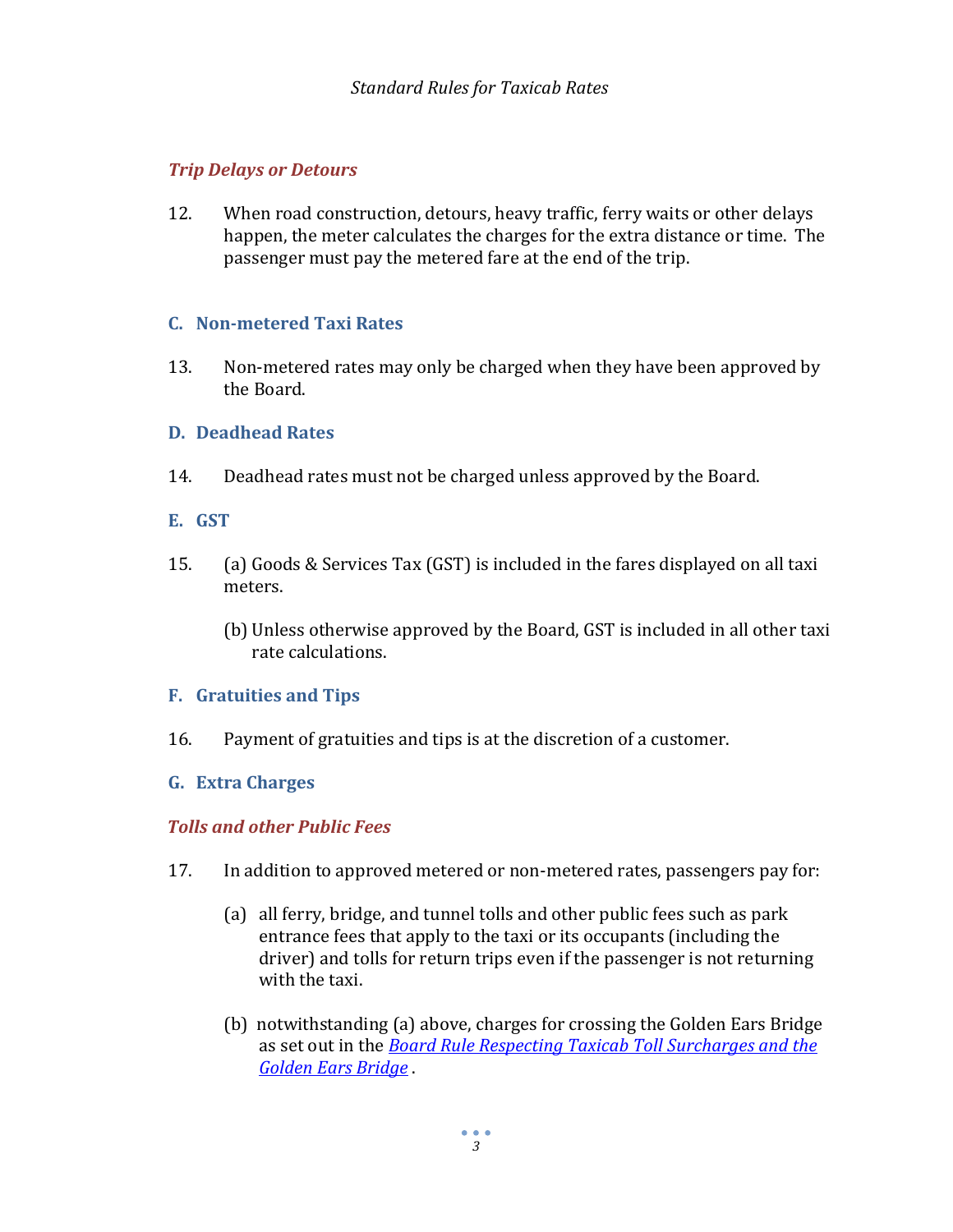# *Standard Rules for Taxicab Rates*

- (c) a driver's overnight lodging and breakfast, if the passenger extends a charter trip overnight and it is not feasible for the driver to return to his or her originating area.
- 18. Licensees may not charge or collect from passengers the following fees:
	- (a) Credit card fees imposed by credit or financial companies on businesses
	- (b) Fees for booking a fare through a mobile app

# *Soiling a vehicle*

19. Passengers who soil or damage the interior of a vehicle with bodily fluids or solids may be required by a driver or taxi company to pay a clean-up fee of \$75 in addition to the meter rate or any other rate.

# *Personal Baggage and Freight*

20. (a) No extra fees are charged for the transportation of personal baggage, mobility aids or assistance dogs. Personal baggage includes items such as luggage, parcels and equipment that would fit in the trunk of a mid-sized, sedan-style taxicab.

(b) In circumstances where it is difficult to determine whether an item is personal baggage or freight, the presumption is that it is personal baggage. Charges for freight do not require Board approval.

*See [the Board`s Operational Policy V.2: Transportation of Personal Baggage.](http://www.ptboard.bc.ca/operational_policies.htm#V_2)*

# *Taxi Dismissal Charges*

- 21. If a person orders a taxi and changes his or her mind when the driver appears at the given address, a dismissal fee may be charged as follows:
	- (a) The minimum dismissal fee is an amount equal to the approved flag rate on the meter.
	- (b) The maximum dismissal fee is the distance rate for driving from the taxi's base or point of dispatch to the point of dismissal.

# *Refusal of Service*

22. Sections 12 and 12.1 of the **Passenger Transportation Regulation** apply.